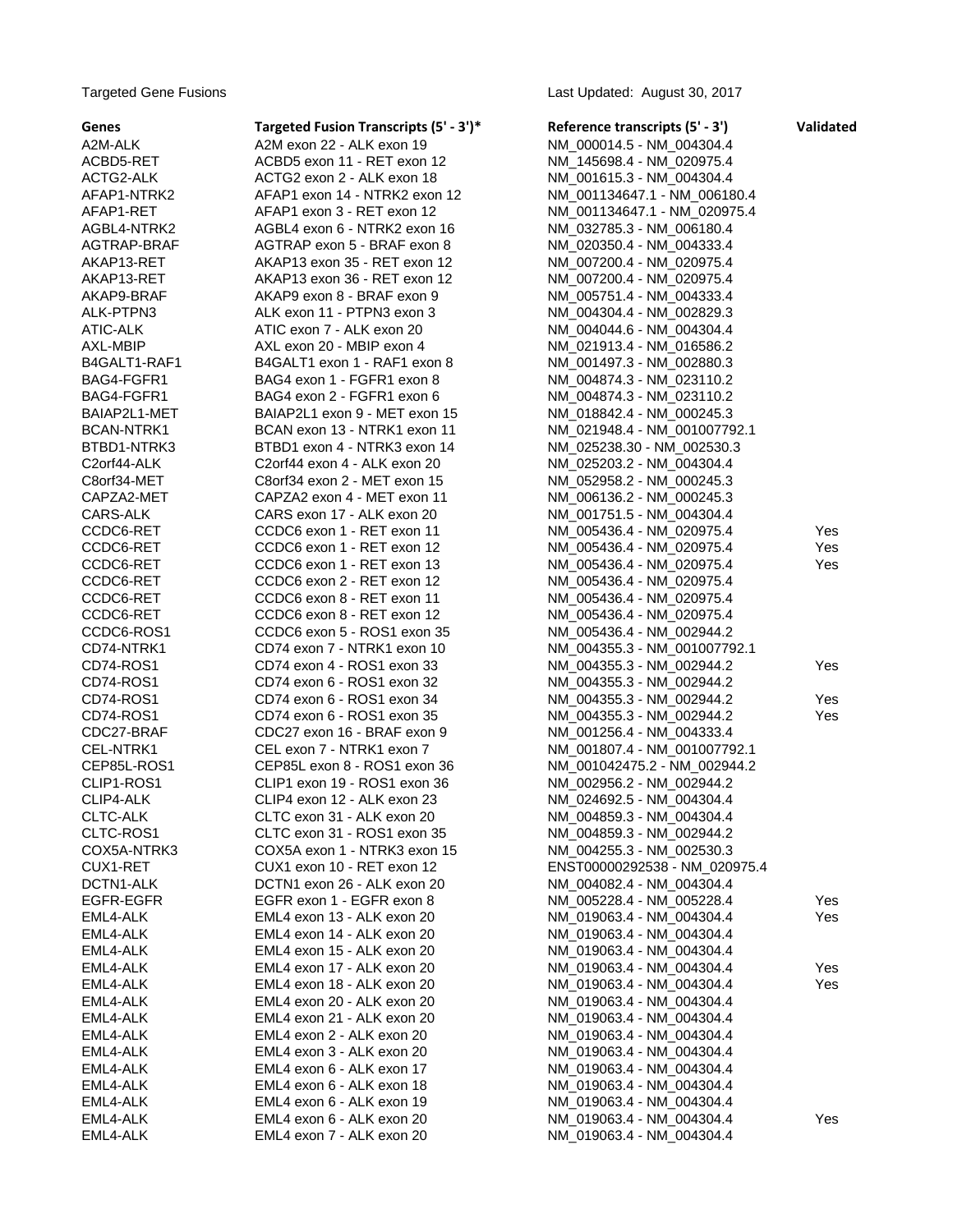ERC1-RET ERC1 exon 12 - RET exon 12 NM\_178039.3 - NM\_020975.4 ERC1-RET ERC1 exon 17 - RET exon 12 NM\_178039.3 - NM\_020975.4 ERC1-RET ERC1 exon 7 - RET exon 12 NM\_178039.3 - NM\_020975.4 ERC1-ROS1 ERC1 exon 11 - ROS1 exon 36 NM\_178039.3 - NM\_002944.2 ERC1\_ELKS-RET ERC1\_ELKS exon 11 - RET exon 12 ENST00000397203 - NM\_020975.4 ERLIN2-FGFR1 ERLIN2 exon 8 - FGFR1 exon 2 NM\_007175.6 - NM\_023110.2 ESRP1-RAF1 ESRP1 exon 13 - RAF1 exon 6 NM\_001034915.2 - NM\_002880.3 ETV6-NTRK3 ETV6 exon 4 - NTRK3 exon 14 NM\_001987.4 - NM\_002530.3 ETV6-NTRK3 ETV6 exon 4 - NTRK3 exon 15 NM\_001987.4 - NM\_002530.3 ETV6-NTRK3 ETV6 exon 5 - NTRK3 exon 14 NM\_001987.4 - NM\_002530.3 ETV6-NTRK3 ETV6 exon 5 - NTRK3 exon 15 NM\_001987.4 - NM\_002530.3 Yes EZR-ROS1 EZR exon 10 - ROS1 exon 34 NM\_001111077.1 - NM\_002944.2 EZR-ROS1 EZR exon 10 - ROS1 exon 35 NM\_001111077.1 - NM\_002944.2 FAM131B-BRAF FAM131B exon 2 - BRAF exon 9 NM\_001031690.2 - NM\_004333.4 FCHSD1-BRAF FCHSD1 exon 13 - BRAF exon 9 NM\_033449.2 - NM\_004333.4 FGFR1-TACC1 FGFR1 exon 17 - TACC1 exon 7 NM\_023110.2 - NM\_006283.2 FGFR2-AFF3 FGFR2 exon 17 - AFF3 exon 8 NM\_000141.4 - NM\_002285.2 FGFR2-BICC1 FGFR2 exon 17 - BICC1 exon 2 NM\_000141.4 - NM\_001080512.2 FGFR2-CASP7 FGFR2 exon 17 - CASP7 exon 2 NM\_000141.4 - NM\_001227.4 FGFR2-CIT FGFR2 exon 17 - CIT exon 23 NM\_000141.4 - NM\_007174.2 FGFR2-KIAA1967\_CCAR2 FGFR2 exon 17 - KIAA1967\_CCAR2 exon 4 NM\_000141.4 - NM\_021174.5 FGFR2-MGEA5 FGFR2 exon 17 - MGEA5 exon 12 NM\_000141.4 - NM\_012215.3 FGFR2-OFD1 FGFR2 exon 17 - OFD1 exon 3 NM\_000141.4 - NM\_003611.2 FGFR2-TACC3 FGFR2 exon 17 - TACC3 exon 11 NM\_000141.4 - NM\_006283.2 FGFR3-AES FGFR3 exon 17 - AES exon 2 NM\_000142.4 - NM\_198969.1 FGFR3-BAIAP2L1 FGFR3 exon 17 - BAIAP2L1 exon 2 NM\_000142.4 - NM\_018842.4 FGFR3-ELAVL3 FGFR3 exon 17 - ELAVL3 exon 2 NM\_000142.4 - NM\_001420.3 FGFR3-TACC3 FGFR3 exon 14 - TACC3 exon 11 NM\_000142.4 - NM\_006283.2 FGFR3-TACC3 FGFR3 exon 15 - TACC3 exon 11 NM\_000142.4 - NM\_006283.2 FGFR3-TACC3 FGFR3 exon 16 - TACC3 exon 10 NM\_000142.4 - NM\_006283.2 FGFR3-TACC3 FGFR3 exon 16 - TACC3 exon 11 NM\_000142.4 - NM\_006283.2 FGFR3-TACC3 FGFR3 exon 17 - TACC3 exon 9 NM\_000142.4 - NM\_006283.2 FGFR3-TACC3 FGFR3 exon 17 - TACC3 exon 10 NM\_000142.4 - NM\_006283.2 FGFR3-TACC3 FGFR3 exon 17 - TACC3 exon 11 NM\_000142.4 - NM\_006283.2 FGFR3-TACC3 FGFR3 exon 17 - TACC3 exon 13 NM\_000142.4 - NM\_006283.2 FGFR3-TACC3 FGFR3 exon 17 - TACC3 exon 5 NM\_000142.4 - NM\_006283.2 FGFR3-TACC3 FGFR3 exon 17 - TACC3 exon 6 NM\_000142.4 - NM\_006283.2 FGFR3-TACC3 FGFR3 exon 17 - TACC3 exon 7 NM\_000142.4 - NM\_006283.2 FGFR3-TACC3 FGFR3 exon 17 - TACC3 exon 8 NM\_000142.4 - NM\_006283.2 FGFR3-TACC3 FGFR3 exon 17 - TACC3 exon 9 NM\_000142.4 - NM\_006283.2 FGFR3-TACC3 FGFR3 exon 17 - TACC3 exon 4 NM\_000142.4 - NM\_006283.2 FGFR3 exon 18 - TACC3 exon 10 NM\_000142.4 - NM\_006283.2 FGFR3-TACC3 FGFR3 exon 18 - TACC3 exon 11 NM\_000142.4 - NM\_006283.2 FGFR3-TACC3 FGFR3 exon 18 - TACC3 exon 4 and 5 NM\_000142.4 - NM\_006283.2 FGFR3-TACC3 FGFR3 exon 18 - TACC3 exon 7 NM\_000142.4 - NM\_006283.2 FGFR3-TACC3 FGFR3 exon 17 - TACC3 exon 4 NM\_000142.4 - NM\_006283.2 FKBP15-RET FKBP15 exon 25 - RET exon 12 NM\_015258.1 - NM\_020975.4 GOLGA5-RET GOLGA5 exon 7 - RET exon 12 NM\_005113.3 - NM\_020975.4 GOPC-ROS1 GOPC exon 4 - ROS1 exon 36 NM\_020399.3 - NM\_002944.2 Yes GOPC-ROS1 GOPC exon 8 - ROS1 exon 35 NM\_020399.3 - NM\_002944.2 GTF2IRD1-ALK GTF2IRD1 exon 7 - ALK exon 20 NM\_005685.3 - NM\_004304.4 HIP1-ALK HIP1 exon 21 - ALK exon 20 NM\_005338.6 - NM\_004304.4 HIP1-ALK HIP1 exon 28 - ALK exon 20 NM\_005338.6 - NM\_004304.4 HLA\_A-ROS1 HLA\_A exon 7 - ROS1 exon 34 NM\_002116.7 - NM\_002944.2 HOOK3-RET HOOK3 exon 11 - RET exon 12 NM\_032410.3 - NM\_020975.4 IRF2BP2-NTRK1 IRF2BP2 exon 1 - NTRK1 exon 10 NM\_182972.2 - NM\_001007792.1 KDELR2-ROS1 KDELR2 exon 5 - ROS1 exon 35 NM\_006854.3 - NM\_002944.2 KDELR2-ROS1 KDELR2 exon 5 - ROS1 exon 34 NM\_006854.3 - NM\_002944.2 KIAA1468-RET KIAA1468 exon 10 - RET exon 12 NM\_020854.3 - NM\_020975.4 KIAA1549-BRAF KIAA1549 exon 15 - BRAF exon 11 ENST00000242365 - NM\_004333.4 KIAA1549-BRAF KIAA1549 exon 15 - BRAF exon 9 ENST00000242365 - NM\_004333.4 KIAA1549-BRAF KIAA1549 exon 16 - BRAF exon 10 ENST00000242365 - NM\_004333.4 KIAA1549-BRAF KIAA1549 exon 17 - BRAF exon 10 ENST00000242365 - NM\_004333.4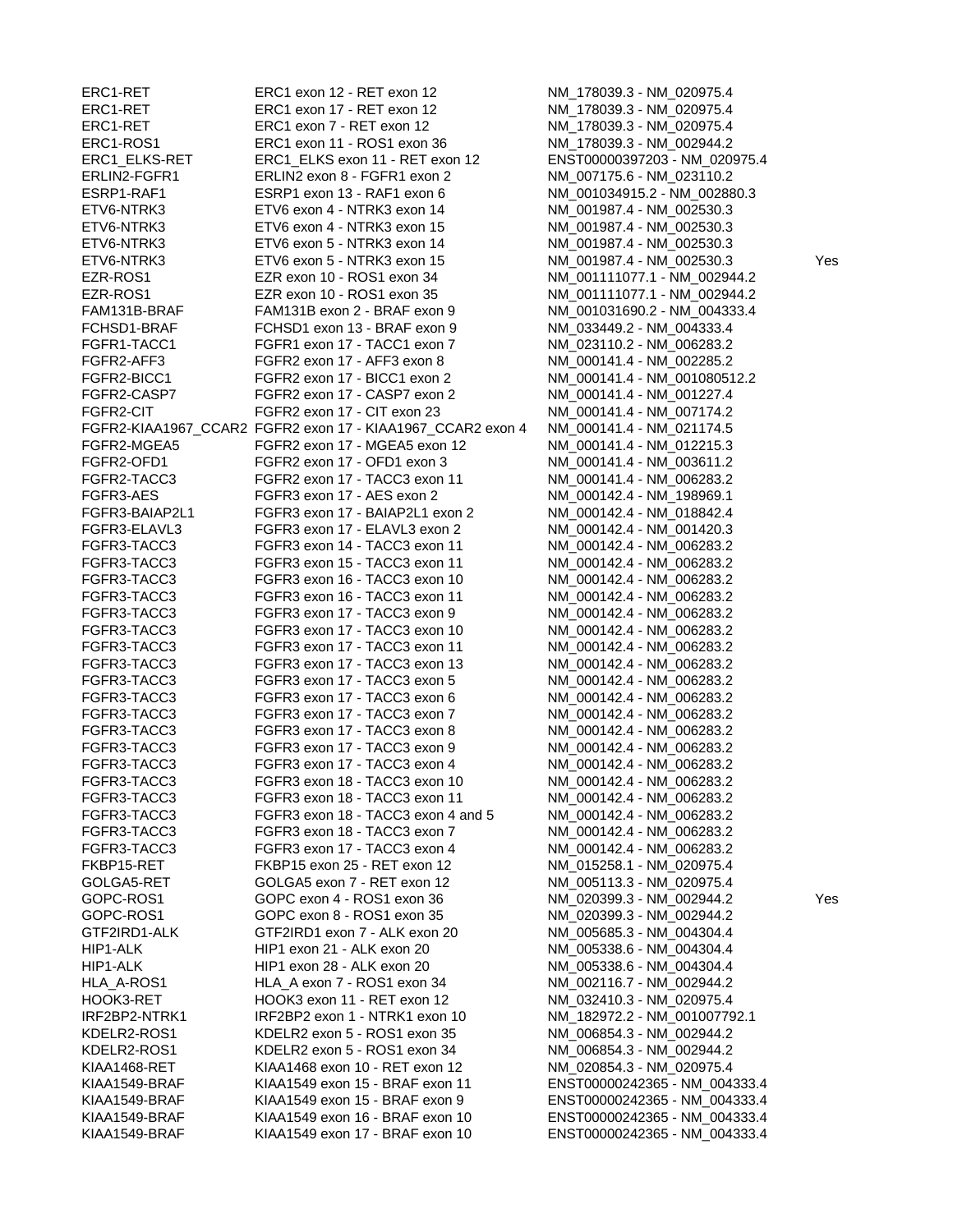| KIAA1549-BRAF        | KIAA1549 exon 18 - BRAF exon 9       | ENST00000242365 - NM_004333.4   |     |
|----------------------|--------------------------------------|---------------------------------|-----|
| <b>KIAA1598-ROS1</b> | KIAA1598 exon 11 - ROS1 exon 36      | NM_018330.6 - NM_002944.2       |     |
| KIF5B-ALK            | KIF5B exon 15 - ALK exon 20          | NM_004521.2 - NM_004304.4       |     |
| KIF5B-ALK            | KIF5B exon 17 - ALK exon 20          | NM_004521.2 - NM_004304.4       |     |
| KIF5B-ALK            | KIF5B exon 24 - ALK exon 20          | NM_004521.2 - NM_004304.4       |     |
| KIF5B-RET            | KIF5B exon 15 - RET exon 11          | NM 004521.2 - NM 020975.4       |     |
| KIF5B-RET            | KIF5B exon 15 - RET exon 12          | NM_004521.2 - NM_020975.4       | Yes |
| KIF5B-RET            | KIF5B exon 16 - RET exon 12          | NM_004521.2 - NM_020975.4       |     |
| KIF5B-RET            | KIF5B exon 22 - RET exon 12          | NM_004521.2 - NM_020975.4       |     |
| KIF5B-RET            | KIF5B exon 23 - RET exon 12          | NM_004521.2 - NM_020975.4       |     |
| KIF5B-RET            | KIF5B exon 24 - RET exon 11          | NM_004521.2 - NM_020975.4       |     |
| KIF5B-RET            | KIF5B exon 24 - RET exon 8           | NM_004521.2 - NM_020975.4       |     |
| KLC1-ALK             | KLC1 exon 9 - ALK exon 20            | NM_005552.4 - NM_004304.4       |     |
| KTN1-RET             | KTN1 exon 29 - RET exon 12           | ENST00000395309 - NM_020975.4   |     |
| LMNA-NTRK1           | LMNA exon 2 - NTRK1 exon 11          | NM_170707.3 - NM_001007792.1    |     |
| LRIG3-ROS1           | LRIG3 exon 16 - ROS1 exon 35         | NM 153377.4 - NM 002944.2       |     |
| MEMO1-ALK            | MEMO1 exon 2 - ALK exon 7            | NM_015955.3 - NM_004304.4       |     |
| MET-MET              | MET exon 13 - MET exon 15            | NM_000245.3 - NM_000245.3       | Yes |
| MPRIP-NTRK1          | MPRIP exon 14 - NTRK1 exon 12        |                                 |     |
|                      |                                      | NM_015134.3 - NM_001007792.1    |     |
| MPRIP-NTRK1          | MPRIP exon 18 - NTRK1 exon 12        | NM_015134.3 - NM_001007792.1    |     |
| MPRIP-NTRK1          | MPRIP exon 21 - NTRK1 exon 12        | NM_015134.3 - NM_001007792.1    |     |
| MSN-ROS1             | MSN exon 9 - ROS1 exon 34            | NM_002444.2 - NM_002944.2       |     |
| MYO5A-ROS1           | MYO5A exon 23 - ROS1 exon 35         | NM_000259.3 - NM_002944.2       |     |
| NACC2-NTRK2          | NACC2 exon 4 - NTRK2 exon 13         | ENST00000371753 - NM_006180.4   |     |
| NCOA1-ALK            | NCOA1 exon 21 - ALK exon 1           | NM_003743.4 - NM_004304.4       |     |
| NCOA4-RET            | NCOA4 exon 7 - RET exon 12           | ENST00000344348 - NM_020975.4   | Yes |
| NCOA4_ELE1-RET       | NCOA4_ELE1 exon 6 - RET exon 12      | ENST00000344348 - NM_020975.4   |     |
| NFASC-NTRK1          | NFASC exon 20 - NTRK1 exon 10        | NM_015090.3 - NM_001007792.1    |     |
| NTRK1-DYNC2H1        | NTRK1 exon 17 - DYNC2H1 exon 85      | NM_001007792.1 - NM_001377.2    |     |
| OXR1-MET             | OXR1 exon 9 - MET exon 13            | NM_181354.4 - NM_000245.3       |     |
| PAPSS1-BRAF          | PAPSS1 exon 5 - BRAF exon 9          | NM_005443.4 - NM_004333.4       |     |
| PAX8-PPARG           | PAX8 exon 10 - PPARG exon 2          | NM_003466.3 - NM_015869.4       |     |
| PAX8-PPARG           | PAX8 exon 7 - PPARG exon 2           | NM_003466.3 - NM_015869.4       |     |
| PAX8-PPARG           | PAX8 exon 8 - PPARG exon 2           | NM_003466.3 - NM_015869.4       |     |
| PAX8-PPARG           | PAX8 exon 9 - PPARG exon 2           | NM_003466.3 - NM_015869.4       |     |
| PCM1-RET             | PCM1 exon 29 - RET exon 12           | NM_006197.3 - NM_020975.4       |     |
| PPFIBP1-ROS1         | PPFIBP1 exon 9 - ROS1 exon 35        | NM 003622.3 - NM 002944.2       |     |
| PRKAR1A-ALK          | PRKAR1A exon 2 - ALK exon 20         | NM_212471.2 - NM_004304.4       |     |
| PRKAR1A-RET          | PRKAR1A exon 7 - RET exon 12         | NM_212471.2 - NM_020975.4       |     |
| PTPRZ1-MET           | PTPRZ1 exon 1 - MET exon 2           | NM_002851.2 - NM_000245.3       |     |
| PTPRZ1-MET           | PTPRZ1 exon 3 - MET exon 2           | NM_002851.2 - NM_000245.3       |     |
| PTPRZ1-MET           | PTPRZ1 exon 8 - MET exon 2           | NM_002851.2 - NM_000245.3       |     |
| PWWP2A-ROS1          | PWWP2A exon 1 - ROS1 exon 36         | NM_052927.2 - NM_002944.2       |     |
| QKI-NTRK2            | QKI exon 6 - NTRK2 exon 16           | NM 006775.2 - NM 006180.4       |     |
| RANBP2-ALK           | RANBP2 exon 18 - ALK exon 20         | NM_006267.4 - NM_004304.4       |     |
| RNF213-NTRK1         | RNF213 exon 15 - NTRK1 exon 12       | NM 001256071.2 - NM_001007792.1 |     |
| RUFY2-RET            | RUFY2 exon 9 - RET exon 12           | NM_017987.4 - NM_020975.4       |     |
| SCAF11-PDGFRA        | SCAF11 exon 1 - PDGFRA exon 2        | NM_004719.2 - NM_006206.5       |     |
| SDC4-ROS1            | SDC4 exon 2 - ROS1 exon 32           | NM_002999.3 - NM_002944.2       |     |
| SDC4-ROS1            | SDC4 exon 2 - ROS1 exon 34           | NM_002999.3 - NM_002944.2       |     |
| SDC4-ROS1            | SDC4 exon 4 - ROS1 exon 32           | NM_002999.3 - NM_002944.2       |     |
| SDC4-ROS1            | SDC4 exon 4 - ROS1 exon 34           | NM_002999.3 - NM_002944.2       |     |
| SEC31L1_SEC31A-ALK   | SEC31L1_SEC31A exon 21 - ALK exon 20 | NM 001077207.3 - NM 004304.4    |     |
| SEC31L1_SEC31A-ALK   | SEC31L1_SEC31A exon 22 - ALK exon 20 | NM_001077207.3 - NM_004304.4    |     |
| SLC34A2-ROS1         | SLC34A2 exon 13 - ROS1 exon 32       | NM 001177999.1 - NM 002944.2    |     |
| SLC34A2-ROS1         | SLC34A2 exon 13 - ROS1 exon 34       | NM_001177999.1 - NM_002944.2    |     |
| SLC34A2-ROS1         | SLC34A2 exon 13 - ROS1 exon 36       | NM_001177999.1 - NM_002944.2    |     |
| SLC34A2-ROS1         | SLC34A2 exon 4 - ROS1 exon 32        | NM_001177999.1 - NM_002944.2    | Yes |
| SLC34A2-ROS1         | SLC34A2 exon 4 - ROS1 exon 34        | NM_001177999.1 - NM_002944.2    | Yes |
| SLC45A3-BRAF         | SLC45A3 exon 1 - BRAF exon 8         | NM 033102.2 - NM 004333.4       |     |
| SLC45A3-ERG          | SLC45A3 exon 1 - ERG exon 4          | NM_033102.2 - NM_004449.4       |     |
| SLC45A3-FGFR2        | SLC45A3 exon 1 - FGFR2 exon 1        | NM_033102.2 - NM_000141.4       |     |
| $SI$ $C45A3-FGFR2$   | $SI$ C45A3 exon 1 - FGFR2 exon 2     | NM 033102 2 - NM 000141 4       |     |